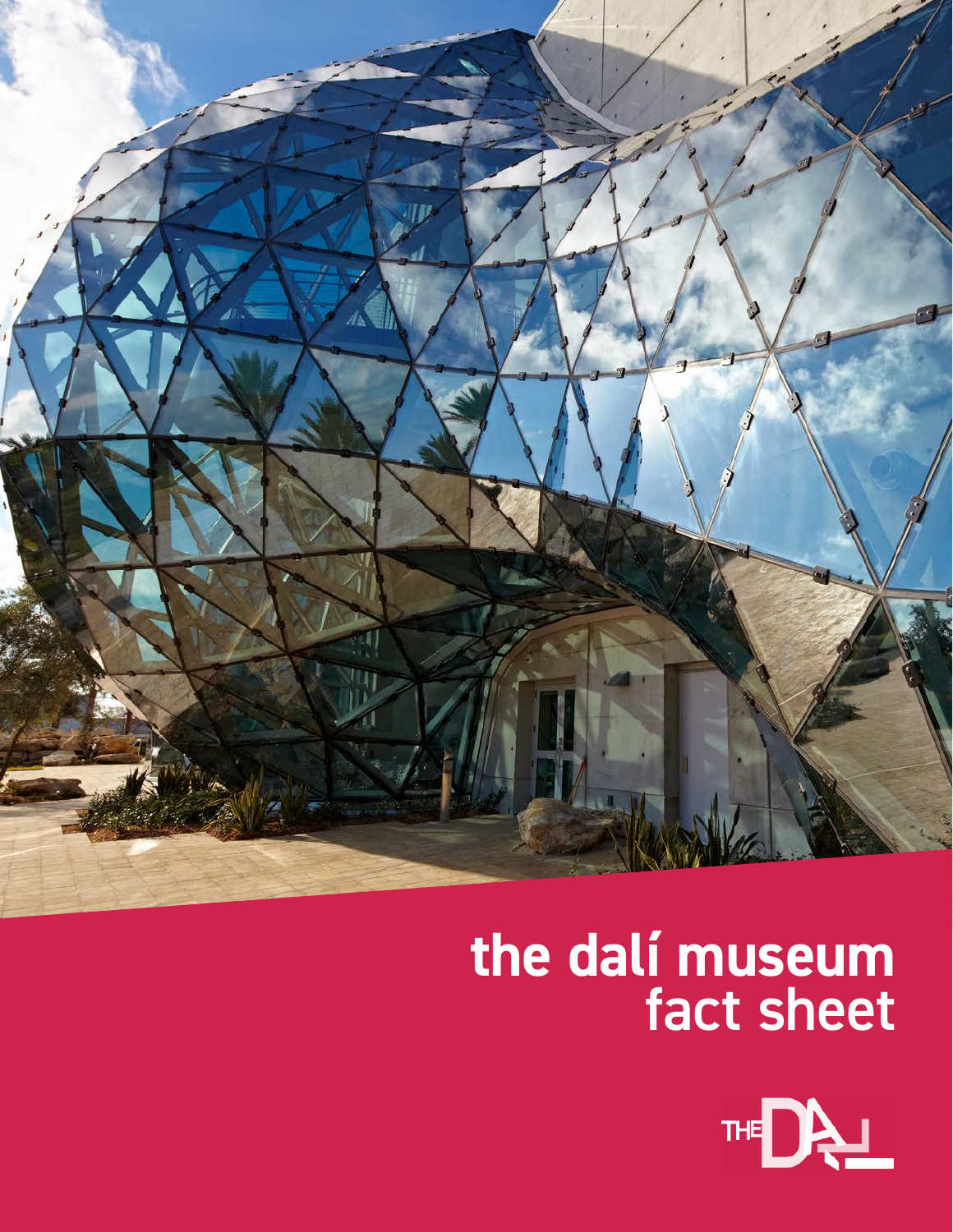## **overview**

The Dalí Museum, located in the heart of beautiful downtown St. Petersburg, Florida, is home to an unparalleled collection of Salvador Dalí art, featuring more than 2,000 works comprising nearly 100 oil paintings; over 100 watercolors and drawings; and 1,300 prints, photographs, sculptures and objets d'art across more than 60,000 sq. ft.

This preeminent collection of Dalí's work is one of the most acclaimed collections of a single modern artist in the world, with artwork representing every moment and medium of his creative life. The Dalí is the first and only museum in the Southeastern United States to be recognized internationally by the Michelin Guide with a three-star rating.

In addition to the extensive permanent collection of Dalí works, the Museum showcases frequent special exhibitions curated from top worldwide collections. Recent exhibitions have included the works of Marcel Duchamp, Elsa Schiaparelli, Frida Kahlo and other acclaimed artists. The Dalí stands as a cultural beacon in the Tampa Bay area and beyond. Regular Museum and community programming includes films, lectures, performances, social events and more for adults and families.

As a nonprofit art & educational institution, The Dalí Museum's mission is to care for and share an expertly curated collection of Salvador Dalí works to delight and educate our visitors and to provide unique inspiration for events, programs and special exhibits. The Museum serves as an active resource in the cultural life of our community and the world at large.

> One Dalí Boulevard, St. Petersburg, Florida 33701 TheDali.org | 727.823.3767

> > Press contact: Paradise Advertising & Marketing

Tara Tufo, ttufo@paradiseadv.com

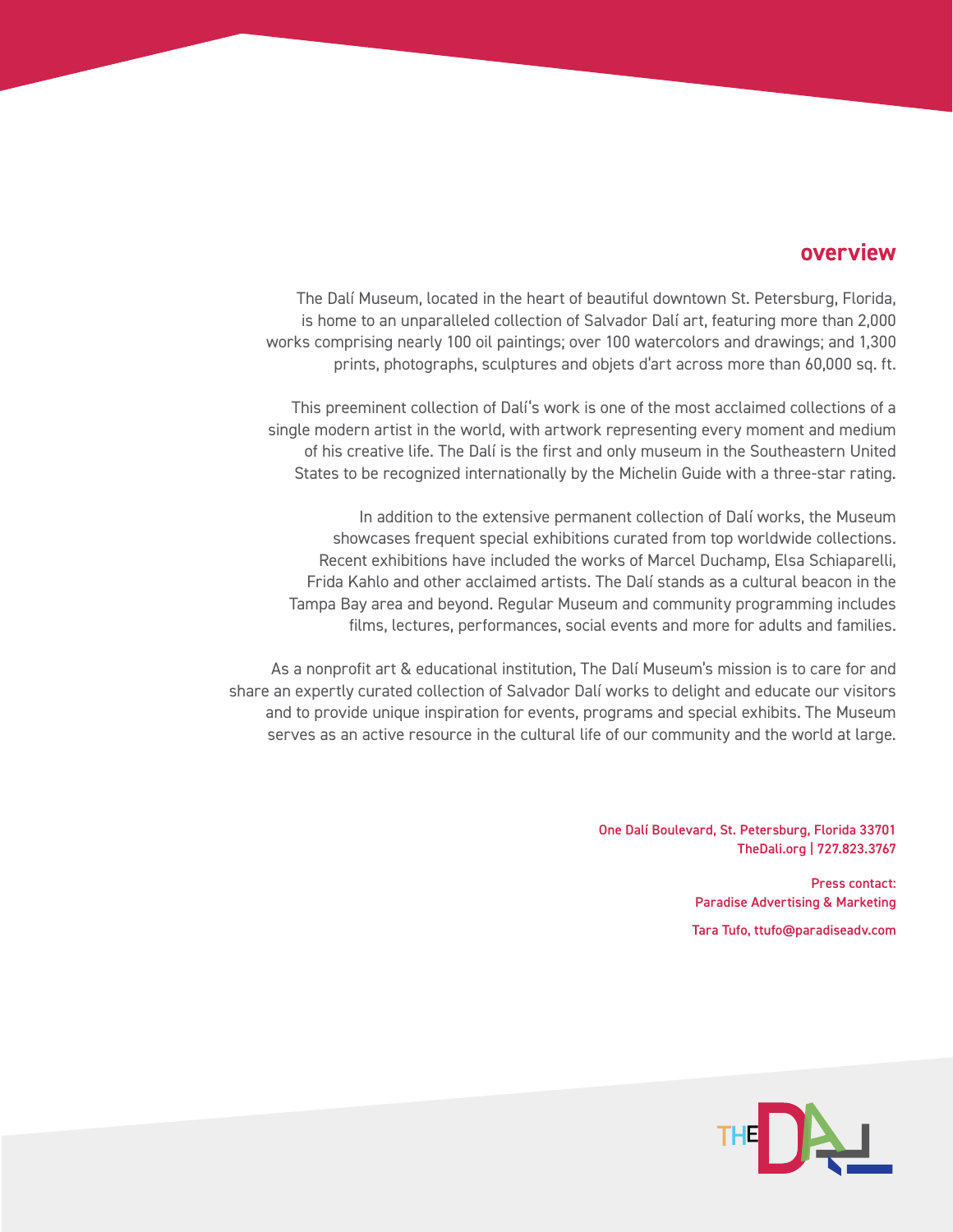## **history**

Founded with a core collection of works from A. Reynolds and Eleanor Morse, the Museum has made significant additions to its collection over the years.

In 1942, the Morses visited a traveling Dalí retrospective at the Cleveland Museum of Art organized by the Museum of Modern Art in New York and became fascinated with the artist's work. On March 21, 1943, the Morses bought their first Dalí painting – *Daddy Longlegs of the Evening – Hope!* (1940). This was the first of many acquisitions, which would culminate 40 years later in the preeminent collection of Dalí's work in America. On April 13, 1943, the Morses met Salvador Dalí and his wife Gala in New York, initiating a long, rich friendship with regular visits to the Dalís' villa in Port Lligat, Spain.

The Morses first displayed their Dalí paintings in their home, and by the mid-1970s decided to donate their entire collection. A *Wall Street Journal* article titled, "U.S. Art World Dillydallies Over Dalí," caught the attention of the St. Petersburg, FL community who rallied to bring the collection to the area. The Dalí Museum first opened its doors in 1982 in St. Petersburg. The distinguished new building, which opened on January 11, 2011, enables the Museum to better protect and display the collection, to welcome the public, and to educate and promote enjoyment. In a larger sense, it is a place of beauty dedicated to understanding and transformation.

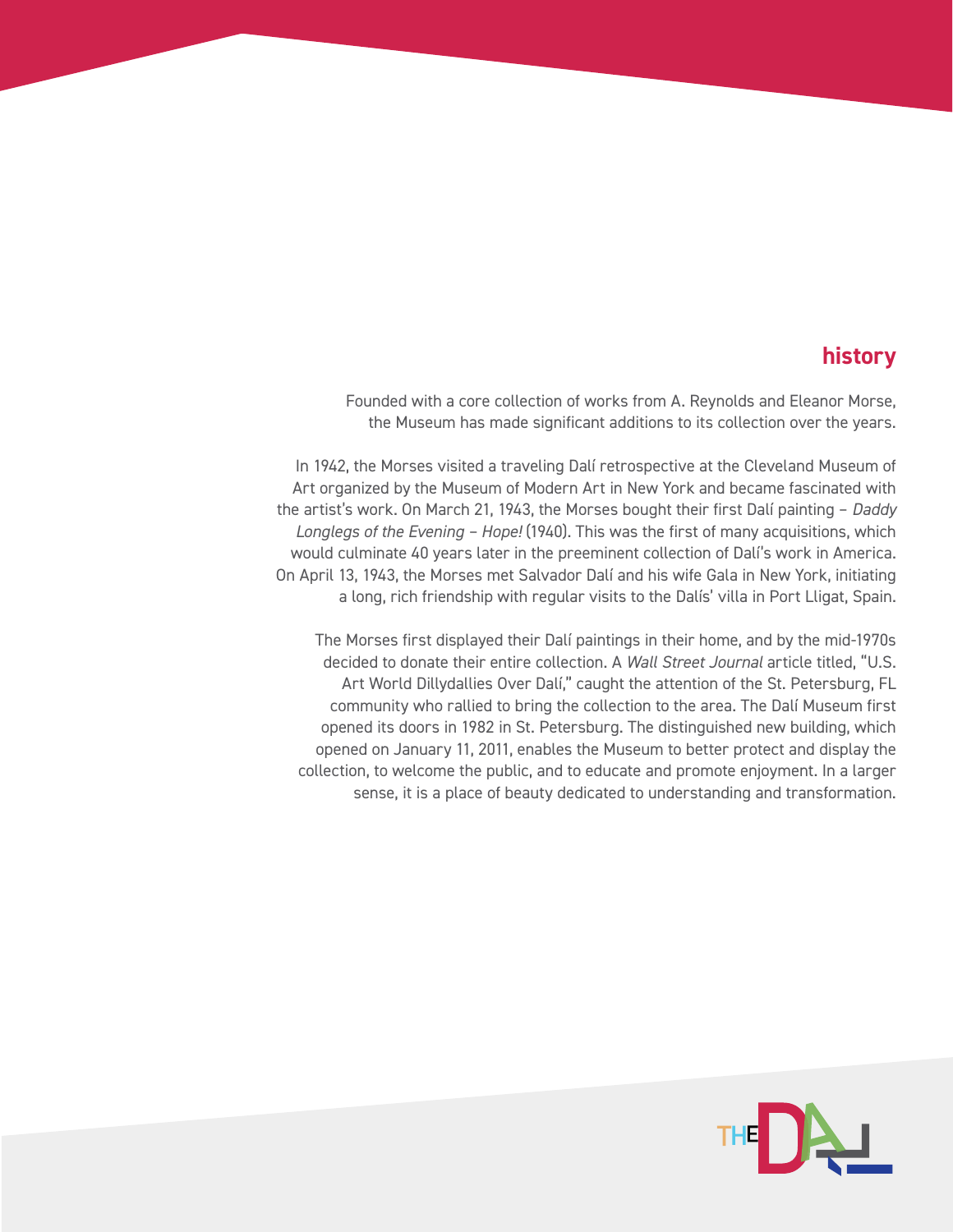# **building**

The Dalí's stunning new building opened on January 11, 2011. Designed by architect Yann Weymouth of HOK, the structure combines the rational with the fantastical: a simple rectangle with 18-inch thick hurricane-proof walls out of which erupts a large free-form geodesic glass bubble known as "The Enigma." As a whole, the Museum spans more than 68,000 square feet.

#### **the enigma**

The Enigma, which is made up of 1,062 triangular pieces of glass, stands 75 feet at its tallest point, a twenty-first century homage to the dome that adorns Dalí's museum in Spain. Inside, the Museum houses another unique architectural feature - a helical staircase - recalling Dalí's obsession with spirals and the "world beyond," as well as his fascination with the double helical shape of the DNA molecule.

#### **the avant-garden**

Ideally situated on the scenic waterfront, The Dalí's Avant-garden is inspired by the artist's fascination with the duality of art and nature and creates a unique environment of learning and tranquility. The Mathematical Garden allows visitors to experience the relationship between math and nature, and a labyrinth and Wish Tree in the southeast corner invites exploration and imagination.

#### **first floor**

Visitors enter through The Dalí Museum Store, which showcases the largest collection of Dalí-inspired merchandise in the world. More than 85 percent of all items are exclusive to the Museum. Café Gala offers light, Spanish-inspired tapas and fare with both indoor and outdoor seating. The Will Raymund Theater regularly shows a short film about Dalí and the Museum, and is also the setting for concerts, readings, performances and lectures. Children and adults can take classes or participate in making art in the Stavros Education Classroom. The Raymond James Community Room is a space for conferences, weddings, student art exhibits and other private events.

#### **second floor**

The Dalí Museum Library is a unique resource for scholars, art professionals, collectors and students studying Salvador Dalí, Surrealism and the Avant-garde. The administrative offices of the Museum are also located on this floor.

#### **third floor**

All of the galleries are located on the third floor. In between the two main wings of the Museum, guests can snap a photo or relax in an overlook with breathtaking views of the gardens and the Bay through the Enigma. The James Family Wing holds the permanent collection of Dalí's works. The Hough Family Wing hosts all special exhibitions.

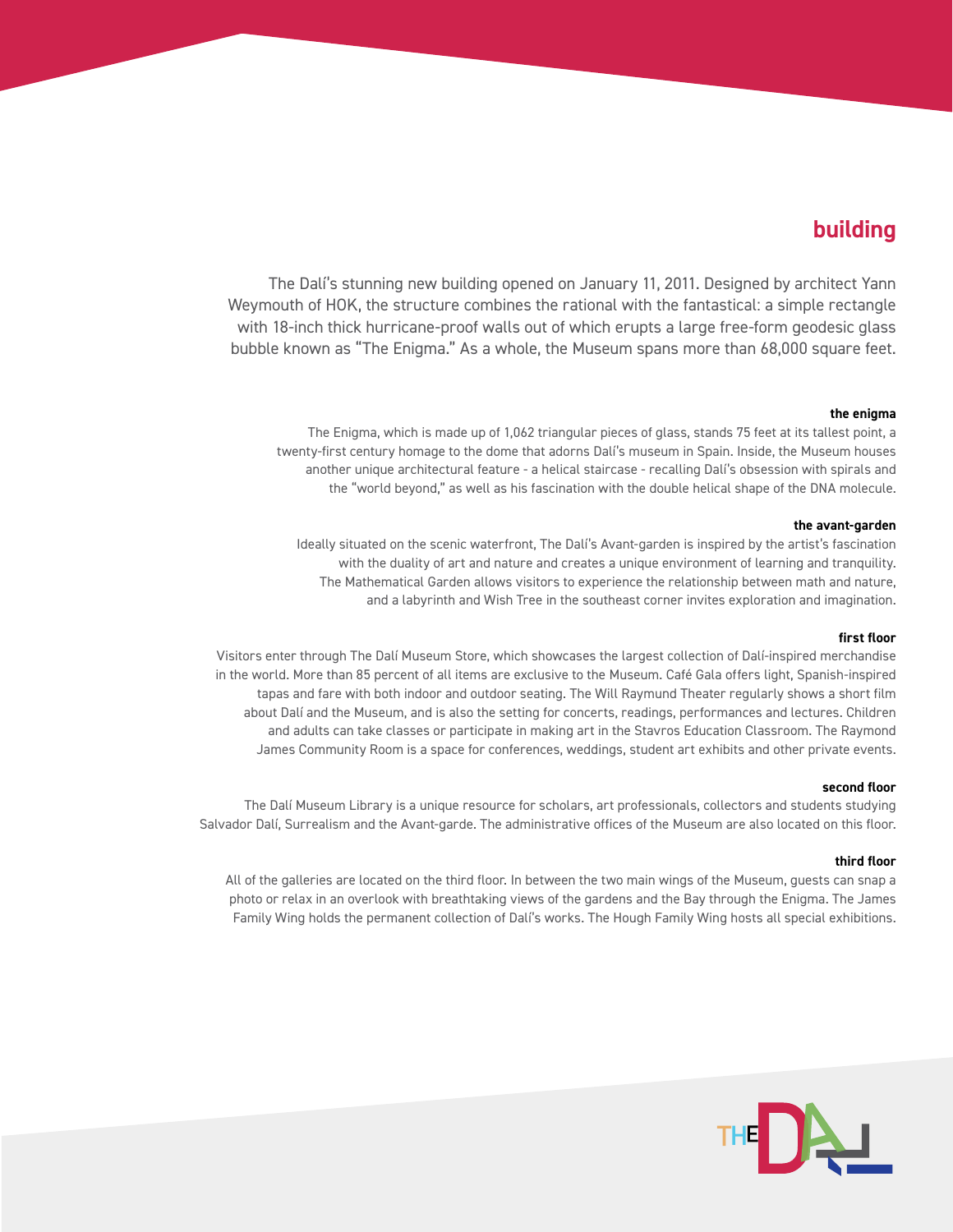## **community impact**

The Dalí has been the unofficial heart of fine arts in the area since its opening in 1982. The debut of the current location in January 2011 further established the Museum as the epicenter of arts in the local community. The new building has contributed to the cultural renaissance that has taken place in the downtown area – a movement that has experienced an explosion of artistic institutions and outlets that both residents and visitors to the destination can enjoy.

> The Dalí provides an overall economic impact to the greater St. Petersburg/ Clearwater area of more than \$161 Million and prompts direct spending in our community of more than \$80 Million each year.

Nearly half of all Dalí Museum patrons are overnight visitors, spending a median of 4 nights in the area. Nearly all (79.5%) visitors coming to the St. Petersburg/Clearwater area for the day noted The Dalí as their primary reason for visiting the county, with one-fifth of all (day & overnight) guests stating the Museum was their main reason for their visit. Out-of-county Dalí Museum patrons report also planning to visit numerous other attractions across the Tampa Bay area including Busch Gardens, the Chihuly Collection, the Florida Aquarium and the Museum of Fine Arts, St. Petersburg.

### The Dalí welcomes as many as 400,000 visitors annually including guests from over 40 countries. Approximately 10,000 local students tour the Museum annually at free or discounted rates.

Community outreach includes the "Teen Voices" docent program, the "Fashion Design at The Dalí" program for local high school students, "Student Surrealist Art Exhibits," "The Women's Empowerment" program and more.

> *Research Data Services, Inc. 2018 Visitor Profile and Economic Impact Study*

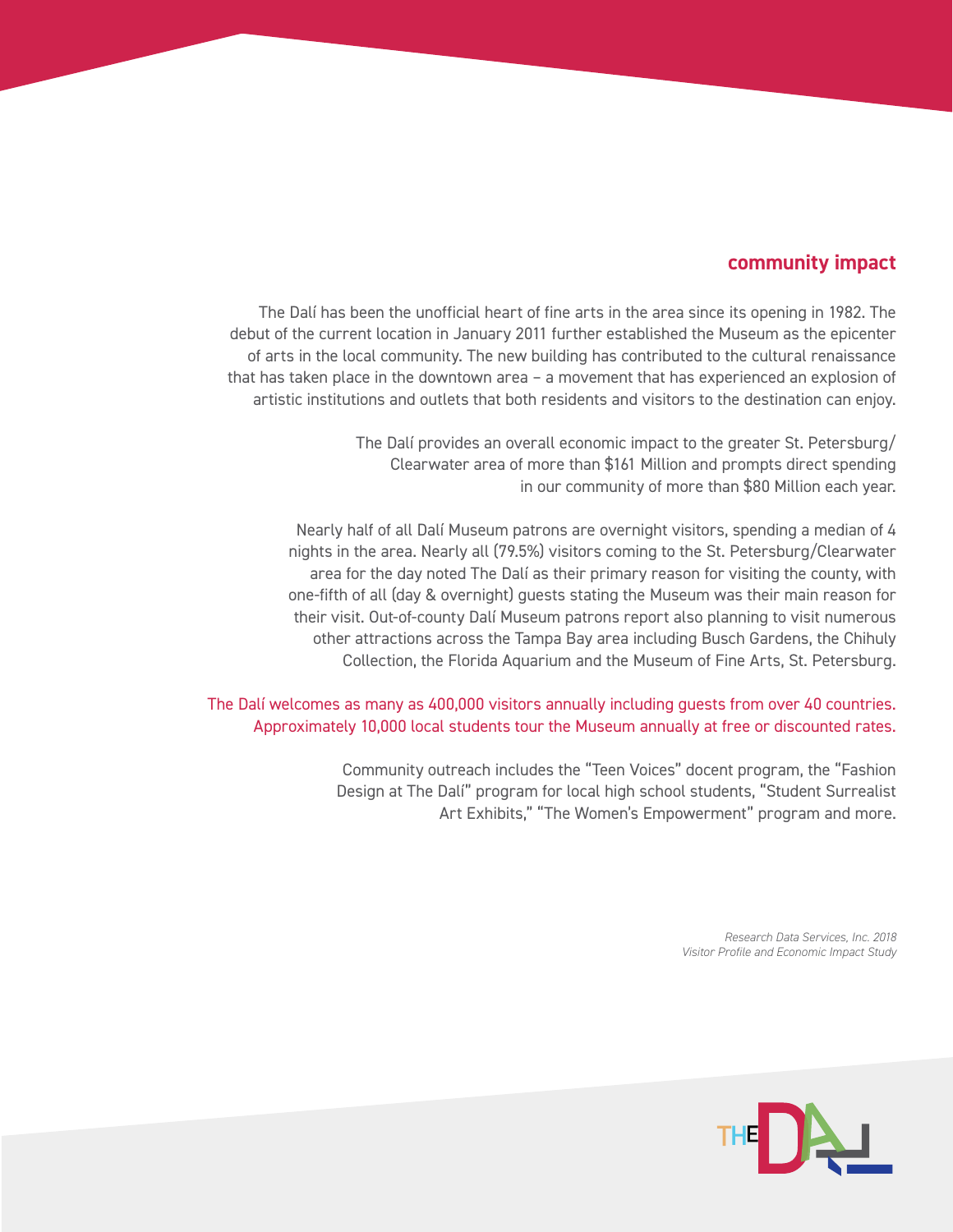## **offerings & programs**

#### **tours**

Free public docent tours of the permanent collection take place nearly every hour, daily. Free audio/visual guides are offered to visitors for the permanent collection (in English, Spanish, French, German, Russian and Portuguese). A special children's/family audio tour is also available in addition to a scavenger hunt through the works of Salvador Dalí.

#### **yoga**

The Museum offers weekly yoga classes on Sundays at 10:30am. Cost: \$10 members, \$15 non-members. Visit the galleries on the same day for only an additional \$10.

#### **family activities**

Free, family-themed programs include "StoryTime" and "DillyDally with Dalí." The Stavros Education Classroom welcomes young visitors and their parents to imagine and explore on their own with games, arts & crafts.

#### **opera**

Operatic vocal performances are held in collaboration with St. Petersburg College monthly on Thursday evenings.

#### **film**

On the first Thursday of every month, the Museum hosts the free "ArtFlix" film series highlighting documentaries and feature films about Dalí and art-related subjects.

The Dalí's "Cult Classics" summer film series is offered in the Avant-garden during the summer months (Jun-Aug), and includes popular and community -voted flicks with food trucks, beer tasting and garden games.

#### **coffee with a curator**

"Coffee with a Curator" is a free, monthly talk on a Dalí-related theme with lecturers from the Museum or guest-speakers.

#### **fundraisers**

The Dalí hosts several annual fundraising events to benefit The Dalí Museum and its educational programs, including Los Vinos de Dalí, a wine & food tasting held in the garden on a Sunday afternoon in April, and Sueños de Dalí, a surreal soirée in October.

#### **learn more at**

**[TheDali.org/events](https://thedali.org/events/)**

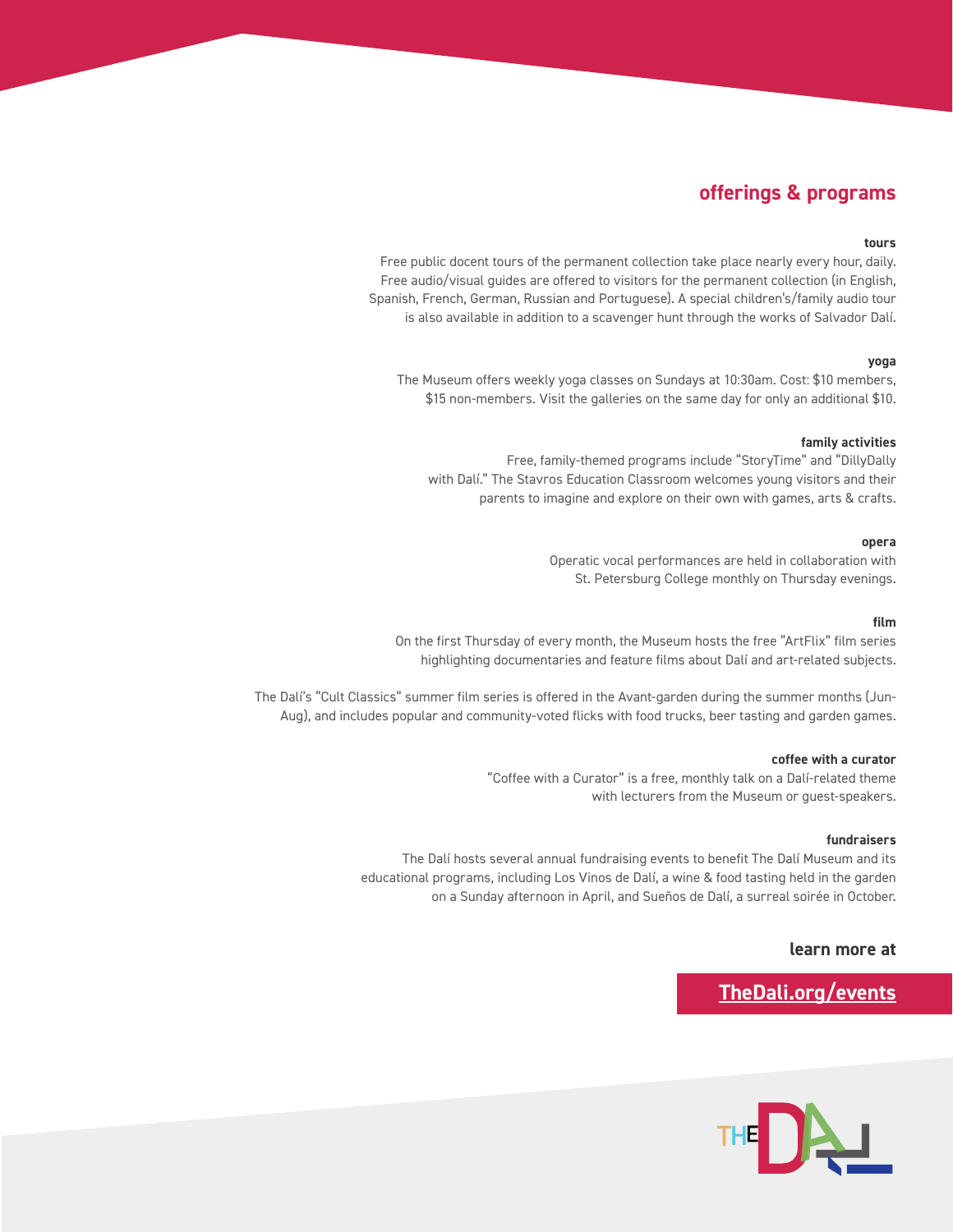## **offerings & programs**

#### **innovation labs**

The Dalí Museum's Innovation Labs programming expertly combines more than 60 years of psychology and management research on creativity, creative problem solving and innovation. The curriculum is infused with Dalí's art, philosophy and methods that help unlock untapped creative potential.

The Dalí serves as a uniquely inspiring setting for each course, with access to an unparalleled collection of renowned artist Salvador Dalí's works, Dalí-inspired exercises and the beautiful labyrinth and gardens overlooking the waters of Tampa Bay.

#### **dreams of dalí**

Dreams of Dalí is a unique virtual reality experience that reimagines Salvador Dalí's c.1934 painting *Archeological Reminiscence of Millet's "Angelus"* and transports viewers inside – and beyond – the original painting. Dreams of Dalí can be experienced on-site in the permanent gallery starting at 11am and is included with admission. Guests can also experience it from anywhere in the world using a variety of VR devices. For details, visit DreamsOfDali.org.

#### **café gala**

Café Gala introduces visitors to Spanish food and history. Whimsically named in honor of Dalí's wife Gala, who never cooked, the casual eatery has embraced Salvador Dalí's heritage by presenting a menu of light fare with an authentic Spanish theme.

The café makes a perfect stop for a light breakfast, lunch or mid-afternoon break for coffee and pastries. It serves local Kahwa roasted coffees, including espresso, cappuccino and macchiato. A flan-like dessert called crema catalana tops the pastry selection, along with tiramisu and mantecados (Spanish cookies). A select offering of beer and wine is also available, including the Café's signature Cava Rosado (Spanish sparkling rosé champagne).

> Visitors are welcome to enjoy the Café (and the Museum store and Avant-garden) without purchasing an admission ticket. Diners may choose to eat inside or on the patio. Café Gala is open during regular Museum hours and serves food daily until 5pm (and until 7:30pm on Thursdays).

#### **museum store**

The Dalí Museum Store is a place to discover hundreds of Dalí-inspired gift items, a wide book selection, on-trend and elegant wearable art, Dalí fragrances, canvas giclées, melting clock accessories, tableware and drinkware, wall art, artful home décor, watches and jewelry, stationery, art supplies, mementos and much more. The merchandise serves as a memory of The Dalí experience and reflects a surreal attitude and spirit of our collection.

> Those seeking a unique gift or souvenir will be pleased to learn that 85 percent of all products are exclusive to The Dalí Museum Store.

> > Items are available both on-site and online: TheDali.org/shop

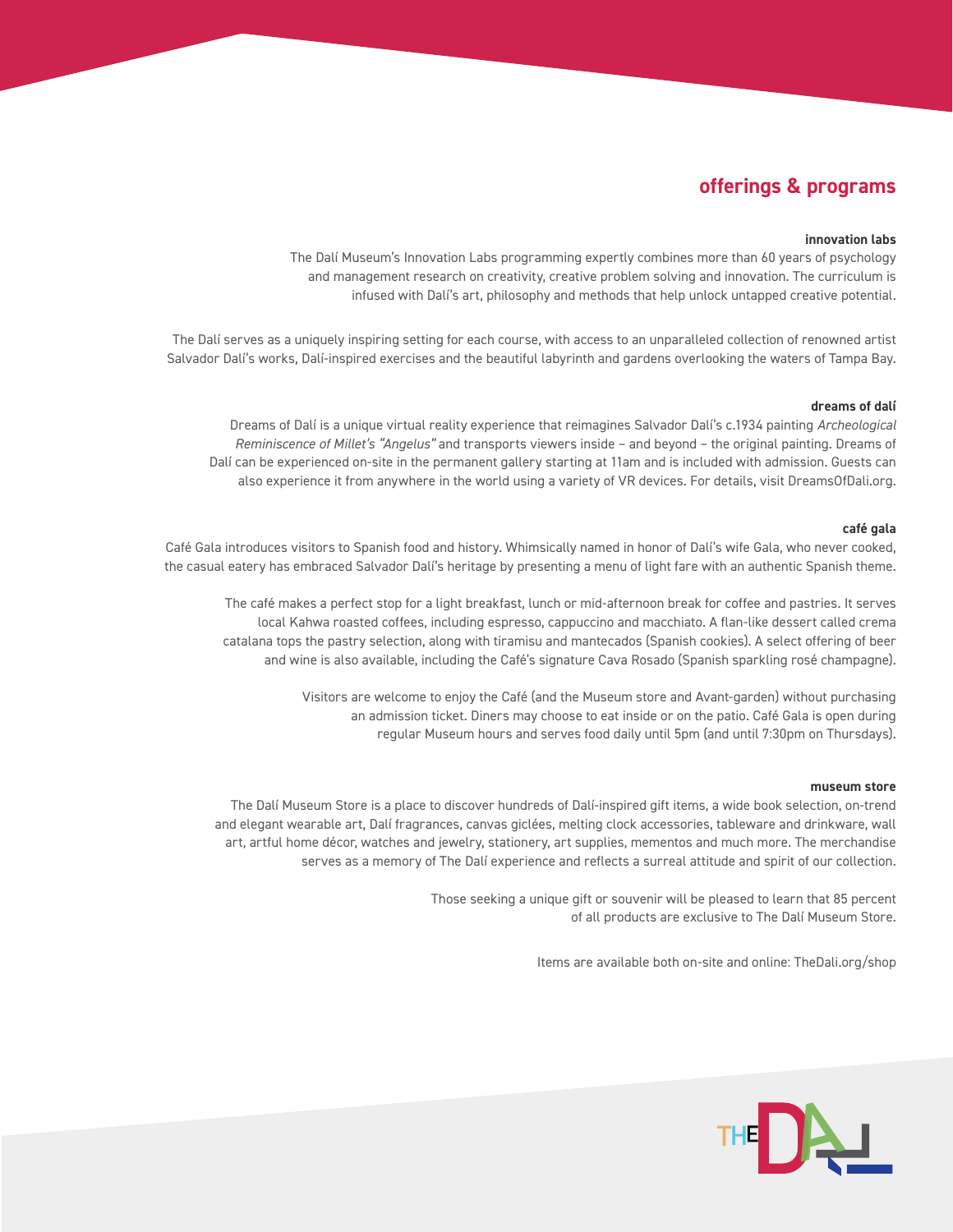## **membership**

Membership at The Dalí includes personalized benefits that enrich the museum experience and provide valuable support to enhance our essential programming that helps to sustain our mission.

## Memberships start at \$60 for individuals and include:

Unlimited free admission Expedited entrance Free parking (as available) Invitations to private exhibition receptions Private shopping events Free or discounted tours, films and other programming 15% discount in The Dalí Museum Store 10% discount at Café Gala Monthly membership e-newsletter Discounted admission for guests